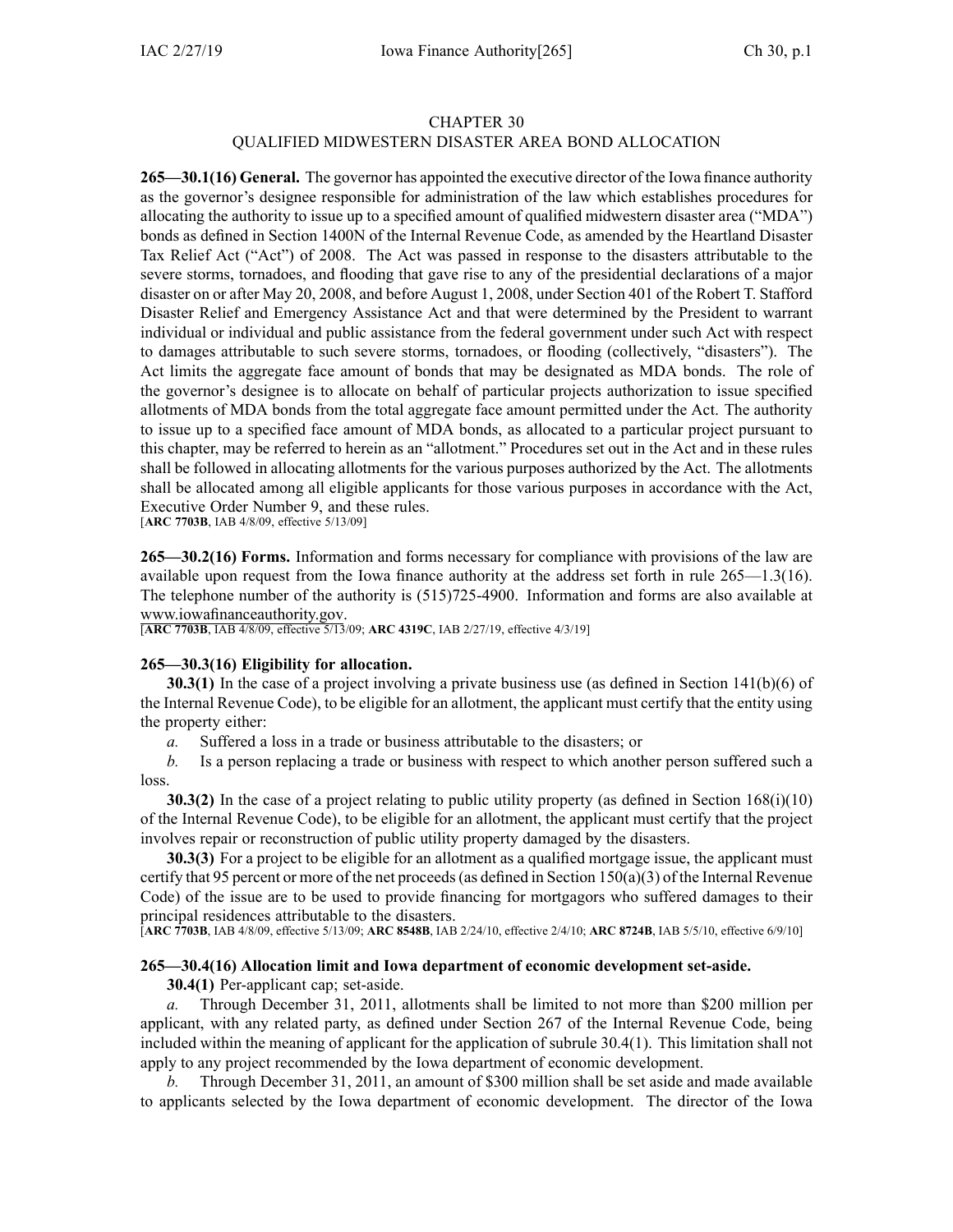department of economic development shall notify the authority in writing of the name of each applicant that is to receive an allotment under subrule 30.4(1) and the amount allotted to each applicant. Promptly upon receipt of this written notice, the authority shall award the designated allotment to said applicant.

*c.* Following December 31, 2011, all unallocated allotments under paragraph [30.4\(1\)](https://www.legis.iowa.gov/docs/iac/rule/265.30.4.pdf)*"b"* shall be available to all eligible projects. Following December 31, 2011, the per-applicant cap set forth in paragraph [30.4\(1\)](https://www.legis.iowa.gov/docs/iac/rule/265.30.4.pdf)*"a"* shall not apply.

**30.4(2)** Subject to subrule [30.4\(1\)](https://www.legis.iowa.gov/docs/iac/rule/265.30.4.pdf) above, allotments shall be allocated among eligible applications on the basis of the chronological order of receipt of applications. Chronological order of receipt shall be determined by the date, hour and minute indicated by the time stamp as affixed to the application at the offices of the governor's designee.

**30.4(3)** All applications that are received by the governor's designee on or prior to December 22, 2008, pursuan<sup>t</sup> to the provisions of rule [265—30.5](https://www.legis.iowa.gov/docs/iac/rule/265.30.5.pdf)(16) shall be considered simultaneously received at the opening of business on December 22, 2008, and the same date, hour and minute shall be stamped on each application so received. If the total amount of allotments requested in all of the applications received for projects located in <sup>a</sup> particular county exceeds the total amount that may be allocated for such county, the applications will be considered for allocation in the order determined pursuan<sup>t</sup> to the procedures set forth in subrule [30.4\(4\)](https://www.legis.iowa.gov/docs/iac/rule/265.30.4.pdf).

**30.4(4)** In order to determine the order of allocation of the allotments to two or more applications that are simultaneously received pursuan<sup>t</sup> to subrule [30.4\(3\)](https://www.legis.iowa.gov/docs/iac/rule/265.30.4.pdf) and for which there is insufficient capacity to allocate to each the full allotment requested, each such application shall be assigned <sup>a</sup> preference number determined by <sup>a</sup> random drawing to be conducted at the Iowa finance authority offices within one week following the receipt of the applications. The authority shall notify the affected applicants in writing and shall pos<sup>t</sup> <sup>a</sup> notice at its offices of the time and place of the drawing not less than three days prior to the scheduled drawing. Any person desiring to attend and witness the drawing and assigning of preference numbers may do so. Each application shall be assigned an identification code that shall be written on the outside of the sealed envelope containing the application. The identification codes shall be written on strips of paper and placed in individual envelopes and sealed. The sealed envelopes containing identification codes shall be placed in <sup>a</sup> container, mixed, and drawn from the container at random by <sup>a</sup> member of the authority's staff. The application that corresponds to the identification code that is drawn first shall be placed first on the list of applicants to receive an allotment. The application that corresponds to the identification code that is selected second shall be placed second on the list, and so forth. Drawings shall continue until all applications are assigned <sup>a</sup> place on the list of applications received.

**30.4(5)** The governor's designee shall maintain <sup>a</sup> list of applications for MDA bonds. Any applications that are deemed to be simultaneously received shall be listed in the order of preferences established pursuan<sup>t</sup> to subrule [30.4\(4\)](https://www.legis.iowa.gov/docs/iac/rule/265.30.4.pdf). Applications received after December 22, 2008, shall be added to the appropriate list depending upon the subject of the application in the chronological order received. [**ARC [7703B](https://www.legis.iowa.gov/docs/aco/arc/7703B.pdf)**, IAB 4/8/09, effective 5/13/09; **ARC [8548B](https://www.legis.iowa.gov/docs/aco/arc/8548B.pdf)**, IAB 2/24/10, effective 2/4/10; **ARC [8724B](https://www.legis.iowa.gov/docs/aco/arc/8724B.pdf)**, IAB 5/5/10, effective 6/9/10]

# **265—30.5(16) Application for allocation.**

**30.5(1)** An applicant must produce to the governor's designee an inducement resolution adopted by <sup>a</sup> governmental entity authorized to issue bonds.

**30.5(2)** An applicant or beneficiary, or the duly authorized agen<sup>t</sup> of an applicant or beneficiary, must make an application by filing the form entitled "Application for Midwestern Disaster Area Bonds" available from the governor's designee for the allocation of an allotment.

**30.5(3)** Applications may be submitted to the Iowa finance authority offices at any time. All applications received on or prior to December 22, 2008, will be deemed received simultaneously as of the date, hour and minute of the opening of business of the Iowa finance authority on the first business day immediately following December 22, 2008.

[**ARC [7703B](https://www.legis.iowa.gov/docs/aco/arc/7703B.pdf)**, IAB 4/8/09, effective 5/13/09]

**265—30.6(16) Certification of allocation.** Upon receipt of <sup>a</sup> completed application, the governor's designee shall promptly certify to the applicant the amount of the allotment allocated to the project for